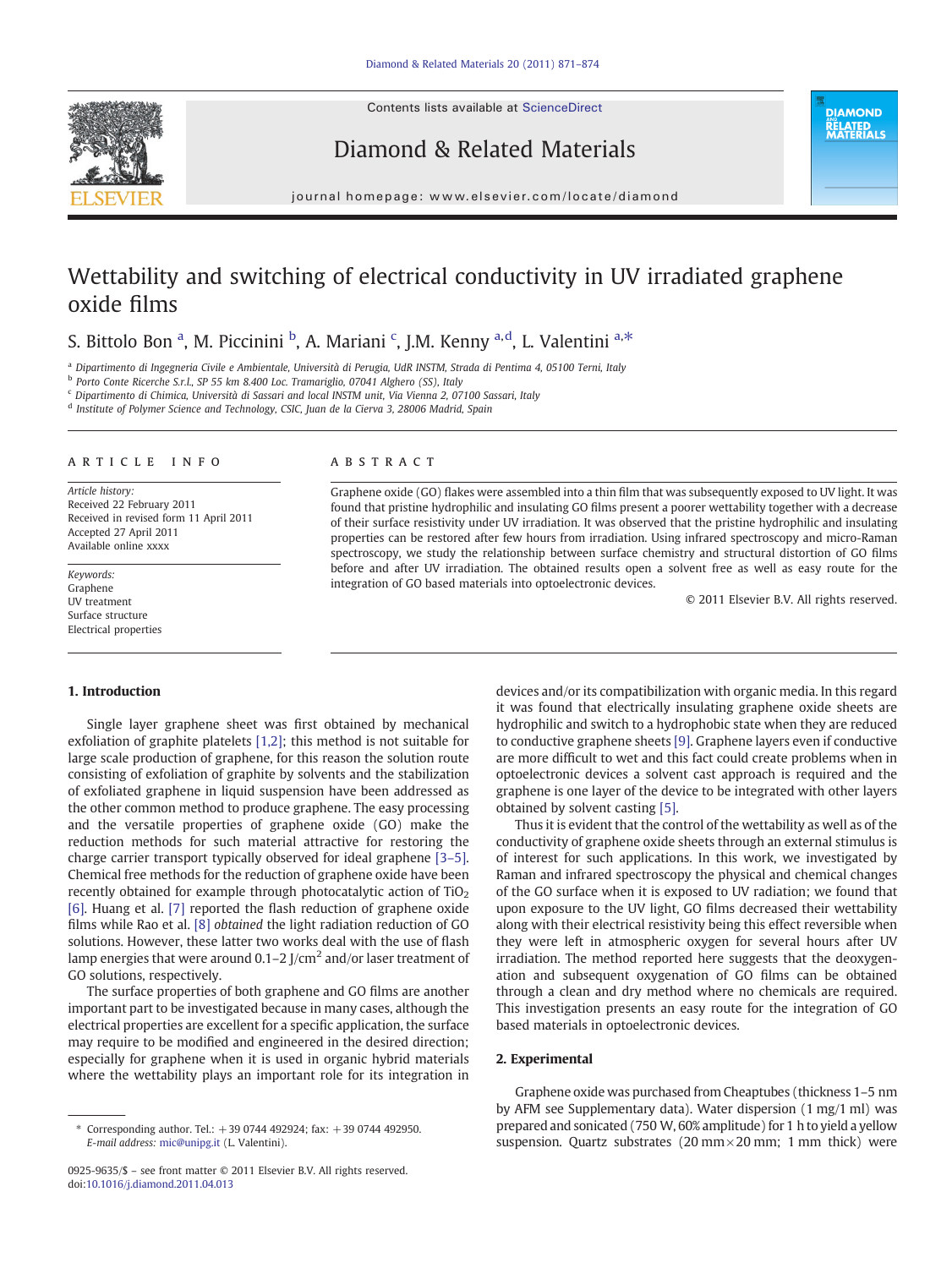<span id="page-1-0"></span>cleaned by ethanol and acetone, rinsed with water, dried under nitrogen and taken inside a dry Ar glove box. Graphene oxide films were prepared by spreading the water solutions of the prepared graphene oxide sheets onto the substrates. The deposited films were then annealed at 100 °C for 1 h in vacuum ( $10^{-3}$  Torr) and air atmosphere (100 °C for 1 h, oxygen partial pressure 160 Torr, relative humidity 35%), respectively. For UV irradiation, a pencil-type Hg calibration lamp (Oriel, 30 mW/cm<sup>2</sup>) was used. The GO films were irradiated in low vacuum atmosphere ( $10^{-1}$  Torr) for 1 h and 3 h, respectively.

Contact angles were measured with an optical contact angle meter at room temperature. Water droplets were dropped carefully onto the surfaces and the contact angle was monitored. Raman spectroscopy was carried out using a Raman Bruker Senterra; the laser excitation was 532 nm and the power was kept at 5mW. The spectra were acquired by averaging 5 acquisitions of 5 s with a  $100 \times$  objective.

Fourier transform infrared spectroscopy (FTIR), in the 500– 4000 cm<sup> $-1$ </sup> range, was used to observe the surface modification of the GO functional groups. Ultraviolet–visible (UV–Vis)measurements of the deposited films were carried out with a Perkin-Elmer spectrometer Lambda 35; for all samples, a neat quartz slide was used as the reference. The morphologies of the prepared samples were investigated by atomic force microscopy (AFM) and field emission scanning electron microscopy (FESEM). The electrical characterization (four probe measurements) was performed using a computer controlled Keithley 4200 Source Measure Unit. For the four probe measurements, Al electrodes  $(1 \text{ mm} \times 10 \text{ mm})$  having an average thickness of ~70 nm were thermally evaporated on the GO coated quartz substrates maintaining a spacing of 2 mm.

#### 3. Results and discussion

The FESEM characterization performed on GO films before (Fig. 1a) and after UV irradiation (Fig. 1b and c) demonstrates that, upon UV exposure the graphene sheet roughness increases; in particular an area roughness change from 10 nm to 40 nm was estimated by AFM analysis for the GO and UV irradiated GO films, respectively. Corrugation effects have been previously observed for chemically converted graphene produced by reduction of graphene oxide [\[3,9\].](#page-3-0) Simulations suggest that different chemical addends and their arrangements may result in significant wrinkling and even bending of graphene sheets [\[10\].](#page-3-0) The removal of the oxygen-containing functional groups from the basal plane of graphene flake upon UV irradiation could also contribute to the change in its corrugation [\[11\].](#page-3-0)

In order to confirm this assumption the FTIR spectra of our GO films before and after UV irradiation have been reported in [Fig. 2.](#page-2-0) The GO spectrum shows bands corresponding to the C O stretching vibrations of the COOH groups at 1740 cm<sup>-1</sup>, the O-H deformations of the C-OH groups at 1350–1390 cm<sup>-1</sup>, the C-O stretching vibrations at 1060– 1100 cm−<sup>1</sup> , and the epoxide groups at 1230 cm−<sup>1</sup> [\[12\]](#page-3-0). The bands of the  $C - O$  and epoxide groups were attenuated in their intensity after the UV exposure while those of the  $O-H$  and C O functional groups were absent from the spectrum of the GO exposed to the UV light for 3 h, thus confirming the deoxygenation of our GO films. It should be mentioned that GO film exposed to UV light for 3 h and then left in air for 24 h did not show any attenuation of the bands attributed to the functional groups ([Fig. 2](#page-2-0)).

The wettability behavior of GO films before and after the UV irradiation is reported in [Fig. 3.](#page-2-0) The measurements were performed at room temperature and were recorded for several minutes to monitor any possible variation of the contact angle due to film inhomogeneity and/or water evaporation. The contact angle measurements of the GO film before the UV irradiation indicate a hydrophilic behavior, on the contrary an increase of the contact angle value after UV irradiation for 1 h and 3 h was observed, respectively. It should be noticed that measuring the wettability of the same sample after 24 h from its UV



Fig. 1. FESEM images of (a) GO, (b) GO UV irradiated for 1 h and (c) GO UV irradiated for 3 h.

irradiation, the film tends to recover its initial hydrophilic behavior reaching a contact angle value of about 55°.

The hydrophilic behavior of the GO film before UV irradiation was expected accordingly to the work of Yang et al. [\[13\]](#page-3-0) and can be explained as suggested by FTIR analysis in [Fig. 2](#page-2-0) by the presence of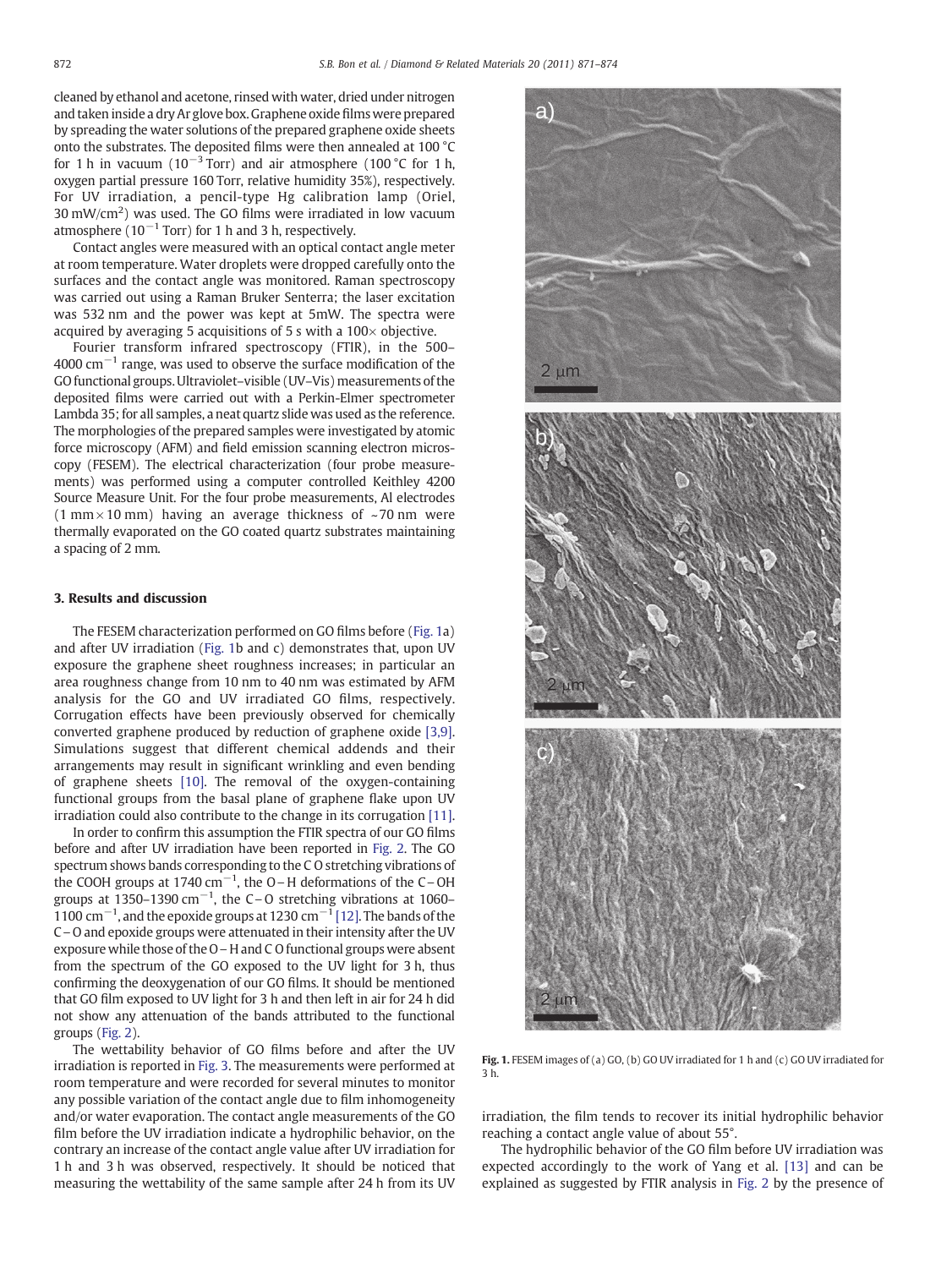<span id="page-2-0"></span>

Fig. 2. FT-IR spectra showing the change of pristine GO, GO UV irradiated for 1 h, GO UV irradiated for 3 h and GO left in environmental atmosphere for several hours after UV irradiation.

carboxylic functionalities onto the GO sheets position at the film/air interface. The increase of the contact angle after the UV irradiation can be explained both in terms of deoxygenation of the GO surface (Fig. 2) and the increase of the surface roughness; the rough topography (see [Fig. 1](#page-1-0)b and c) limited the contact area between the solid and liquid and air might be trapped into the cavities of the porous surface, contributing to the increased contact angle [\[14\].](#page-3-0)

The high resistance of GO is due to the existence of oxygencontaining groups, which could introduce defects to graphene [\[5\]](#page-3-0). In contrast, deoxygenation could recover the GO conductivity to some extent. Recently, it has been shown that deoxygenation occurs in GO when it is heated above 100 °C, [\[5\]](#page-3-0) resulting in a thermal reduction. Then, the sheet electrical resistance of the prepared samples was investigated. As demonstrated by the values reported in Fig. 4, it is interesting to find that after irradiation of 1 h and 3 h, respectively, the sheet resistance displays a distinct decrease. This finding suggests that the resistance of GO could be decreased via UV irradiation. During our experiments it was found that exposure to environmental atmosphere after irradiation causes an increase of the surface resistivity restoring the pristine value obtained for neat GO film. Moreover it was found that the annealing in vacuum of pristine GO did not activate the UV driven deoygenation process leaving the GO an insulating material (i.e.  $4 \times 10^3$  K $\Omega$ /sq). The decrease of the surface resistivity for air annealed and UV exposed GO samples together with



Fig. 3. Contact angle values of pristine GO, GO UV irradiated for 1 h, GO UV irradiated for 3 h and GO left in environmental atmosphere for several hours after UV irradiation.



Fig. 4. Sheet resistance values of pristine GO, GO UV irradiated for 1 h, GO UV irradiated for 3 h and GO left in environmental atmosphere for several hours after UV irradiation.

the unchanged surface resistivity measured on the GO samples annealed in vacuum and then exposed to UV irradiation, suggests that the annealing in air makes the GO reactive to ground state  $O<sub>2</sub>$  in air and that the annealing in air induced GO surface activation mechanism around the defective  $sp^2$  domains [\[15,16\]](#page-3-0).

In order to prove these argumentations Raman analysis was used to provide further insight into the structural changes of the graphene oxide flakes, as shown in Fig. 5 [\[17\]](#page-3-0). The slight attenuation of the second-order zone boundary phonon (2D) peak at 2646 cm<sup>-1</sup> together with a shoulder peak at ~2920 cm<sup>-1</sup> with respect to the normalized intensity of the G band (~1590 cm<sup>-1</sup>) observed for the GO film left in air for several hours after UV irradiation was due to the restoration of oxygen functional groups [\[18\]](#page-3-0) (Fig. 5 top spectrum). Accordingly to the structural model presented by Eda et al. [\[5\]](#page-3-0) the reduction should restore  $sp<sup>2</sup>$  carbon in GO sheet plane reducing the defects that are reactive to oxidative agents; the reduction leads to a greater connectivity among the original  $sp<sup>2</sup>$  domains reducing the intensity of the D-band (~1340 cm<sup>-1</sup>) (Fig. 5 bottom spectrum) [\[15\].](#page-3-0) In this regard the optical images before and after Raman measurements recorded on the irradiated GO sample and left in atmospheric environment for 24 h are reported in [Fig. 6.](#page-3-0) Etch pits not found on UV treated GO layer before laser treatment [\(Fig. 6](#page-3-0)a) were found to appear



Fig. 5. Raman spectra of UV irradiated GO film (bottom spectrum) and of GO film left in air 24 h after 3 h of UV irradiation (top spectrum).